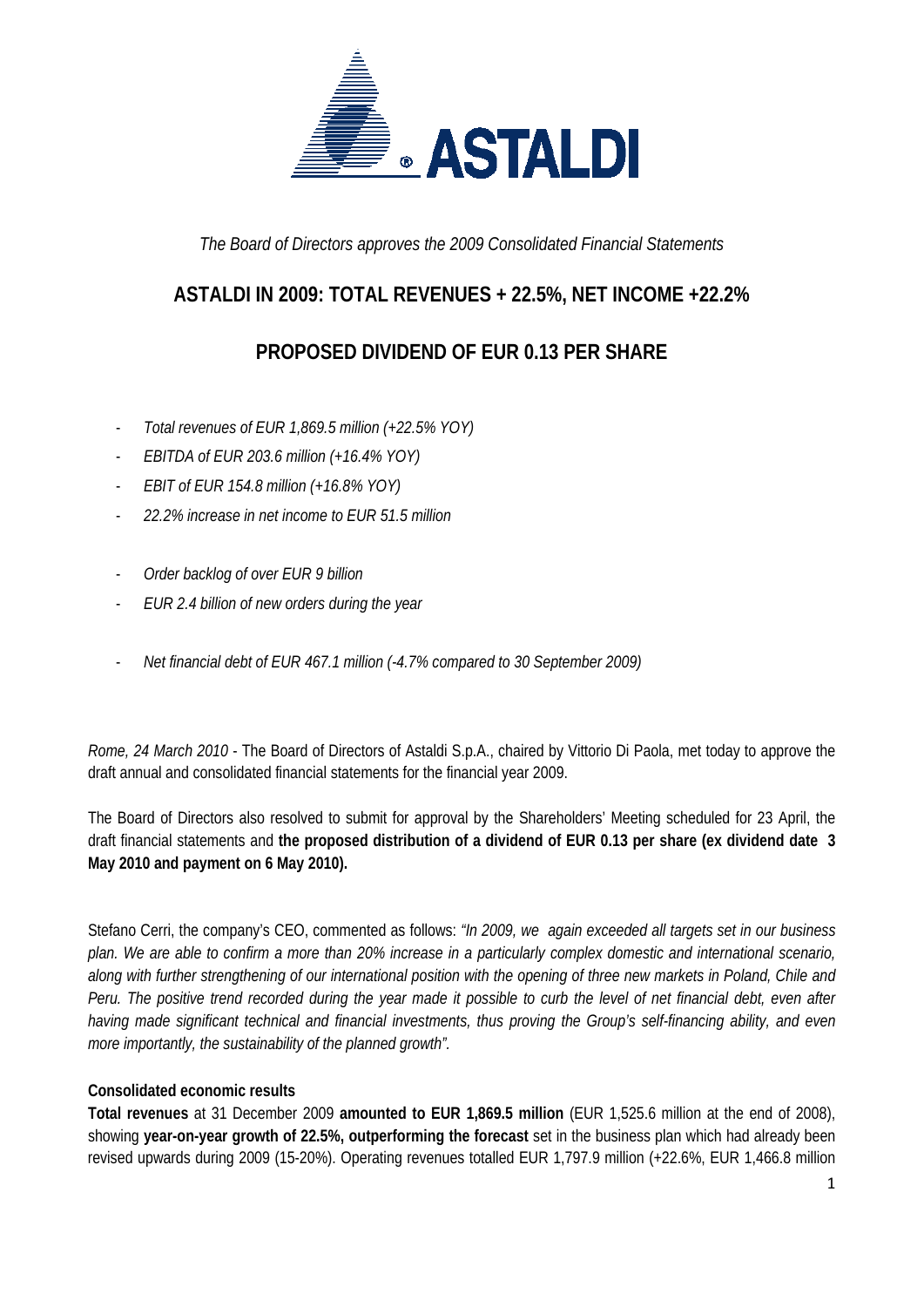at the end of December 2008); other operating revenues increased to EUR 71.7 million (+21.9%, EUR 58.8 million in 2008).

The revenues structure showed a **strengthening of foreign activities** with the **domestic sector maintaining a significant role**, highlighting overall a suitable diversification of the risk profile of activities: Italy accounted for 44.7% of operating revenues, the rest of Europe for 14.4% (Turkey, Eastern Europe) with the remaining 40.7% generated abroad, mainly in countries where the Group has been traditionally present (the Maghreb, Qatar, Latin America) and in those opened recently (Chile).

**Transport infrastructures represent the key sector for the Group** (80% of operating revenues), thanks to the significant contribution of railways and underground projects in progress. **The civil and industrial construction sector** (12%) benefitted from the good performance of the "QATALUM" industrial project in Qatar; **the energy production plant sector** (8%) included the recent acquisitions in Chile (Chacayes hydroelectric plant) and El Salvador (El Chaparral dam) as well as the recommencement of activities in Costa Rica (Pirris dam).

The contracts which made the greatest contribution to these figures, as regards Italy, included the **Turin rail junction**, the **Bologna Centrale High-Speed Station** and the **underground lines** in **Rome, Milan and Naples**; additional positive results were also recorded for the **two lots of the Jonica National Road**. As regards foreign activities, a positive performance was recorded in relation to contracts in **Algeria and Venezuela** (railways), **Central America and Chile** (energy production plants) as well as **Turkey** and the **Middle East**. During the year, major focus in Italy (both from a technical and from contractual viewpoint) was lent to the problems regarding the project of the New Hospital ("Ospedale del Mare") in Naples (complete reformulation of the project from a technical and economic viewpoint), to the Brescia underground project for which assessment and analysis are underway aimed at restoring technical and economic balance and to the Police Officers' Academy in Florence ("Caserma dei Carabinieri").

The trend of costs of production reflectes the increase in production. As regards the structure, said costs were also affected by the order backlog's increasing focus on general contracting projects in the railways and undergrounds sector where outsourcing and joint ventures are more frequently used to manage contracts. **The costs of production**  (purchase costs and service costs) amounted to EUR 1,396.1 million, equal to **74.7% of total revenues** (EUR 1,117.3 million at 31 December 2008); **personnel costs** amounted to EUR 240.5 million (**12.9% of total revenues**) compared to EUR 213.4 million at the end of 2008; other operating costs amounted to EUR 29.3 million (EUR 20 million at the end of 2008) with a 1.6% incidence on total revenues.

**An increase in operating results** and **high earnings margins** were achieved during the year if compared with average levels for this sector, with an EBITDA margin of 10.9% and an EBIT margin of 8.3%, in relation respectively to EBITDA of EUR 203.6 million (+16.4%, EUR 175 million at 31 December 2008) and EBIT of EUR 154.8 million (+16.8%, compared to EUR 132.6 million at the end of 2008).

**Financial charges** amounted to **EUR 69.8 million** (EUR 64.7 million in 2008), in line with the partial drop forecast for the latter part of the year and showing the effects of a reduction in the average cost of debt as a result of the overall interest rate trend.

**Net profit increased to EUR 51.5 million, up by 22.2%** (EUR 42.1 million at the end of 2008), with a net margin that held steady at 2.8% and a tax rate of 37.4%.

#### **Consolidated balance sheet results**

The consolidated balance sheet structure, even though affected by the increase in activities, showed its ability to support a level of operations in excess of the planned level thanks to the positive cash flow trend from projects in progress.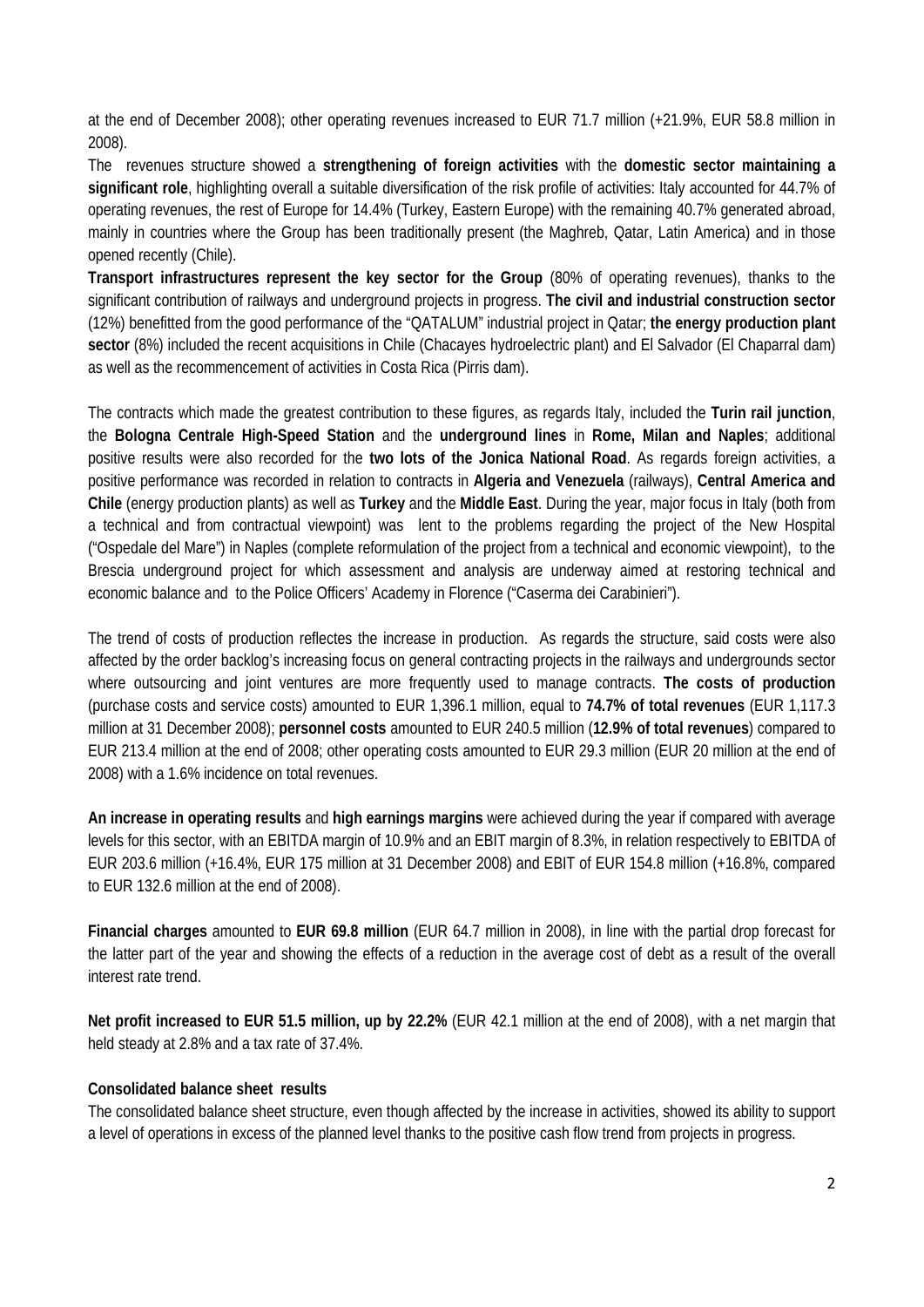**Net fixed assets** increased to **EUR 467.2 million** (EUR 355.6 million at the end of 2008), mainly for **investments made during the year to support project finance initiatives and for the start-up of new contracts** (mainly foreign contracts). The amount of technical investments was greater than forecast in the business plan due to the acceleration of the investment programme as a whole. A considerable decrease in this tred is already expected as of 2010.

**Working capital amounted to EUR 417 million** (EUR 403.1 million at the end of 2008), showing a positive trend vs. the increase in revenues which proves the efficient management of cash flows from prjects.

**Therefore, net invested capital increased to EUR 850.8 milli**on (EUR 727.2 million at the end of 2008). The increase should be related to the marked increase in return, in terms of EBIT (+16.8% in 2009), thus confirming the appropriateness of allocation of invested capital.

**Equity increased to EUR 378.5 million** (EUR 331.9 million at the end of 2008).

The **net financial position** at 31 December 2009, excluding treasury shares, amounted to **EUR (467.1) million** (see attached table). It is important to note that, even if there was an increase year-on-year, the last quarter witnessed a significant drop in debt (-4.7% compared to 30 September 2009), thanks to the excellent trend in cash flow from operations which lent the Group, for example, the ability to perform investments in the hydroelectric concessions sector, achieving targets set for this sector a year ahead of schedule.

Indeed, the debt structure shows the considerable improvement in the Group's financial structure achieved during the year, with a more flexible cash margin also thanks to dedicated financing for individual projects, the repayment of which is guaranteed by the projects' cash-flows. The debt structure confirmed its focus on the medium-long term, with the first important repayment scheduled for 2013.

The debt/equity ratio stood at 1.23. The corporate debt/equity ratio (calculated by excluding the share of debt related to concessions/project finance initiatives insofar as self-liquidating), stood at 0.94. The share of debt for project finance initiatives stands at just under EUR 120 million, related to equity paid into hospital and underground projects, construction costs for car parks under concession and the equity investment for the concession related to the Chacayes hydroelectric plant in Chile (Astaldi's stake is equal to USD 63 million).

### **Order backlog**

**The order backlog** at 31 December 2009 **amounted to over EUR 9 billion, with EUR 2.4 billion of new contracts** referring to the **opening of 3 new operating areas (Poland, Chile and Peru)** and **consolidation of the Group's role in markets where it is traditionally present** (Europe, Latin America, Middle East, Turkey).

The backlog's overall structure is in keeping with the Group's commercial development policy insofar as EUR 6.6 billion refers to construction initiatives (73% of the total backlog, mainly to general contracting projects and in the transport infrastructures sector), while the remaining EUR 2.5 billion (27%) refers to the concessions/project finance sector.

As regards the geographical breakdown of activities, 52% of the total backlog refers to projects in Italy while the remaining 48% refers to foreign activities, mainly in Latin America, Europe and Algeria.

From a sector viewpoint, transport infrastructures represent the key sector for the Group's operations (73% of the total backlog), followed by energy production plants and renewable energies in general (5%) and civil and industrial construction (5%). The concessions sector is becoming more important (27%) and benefits from the Group's entry into the renewable energy sector (Chile), serving to complement activities already developed in relation to urban transport infrastructures, healthcare construction and car parks.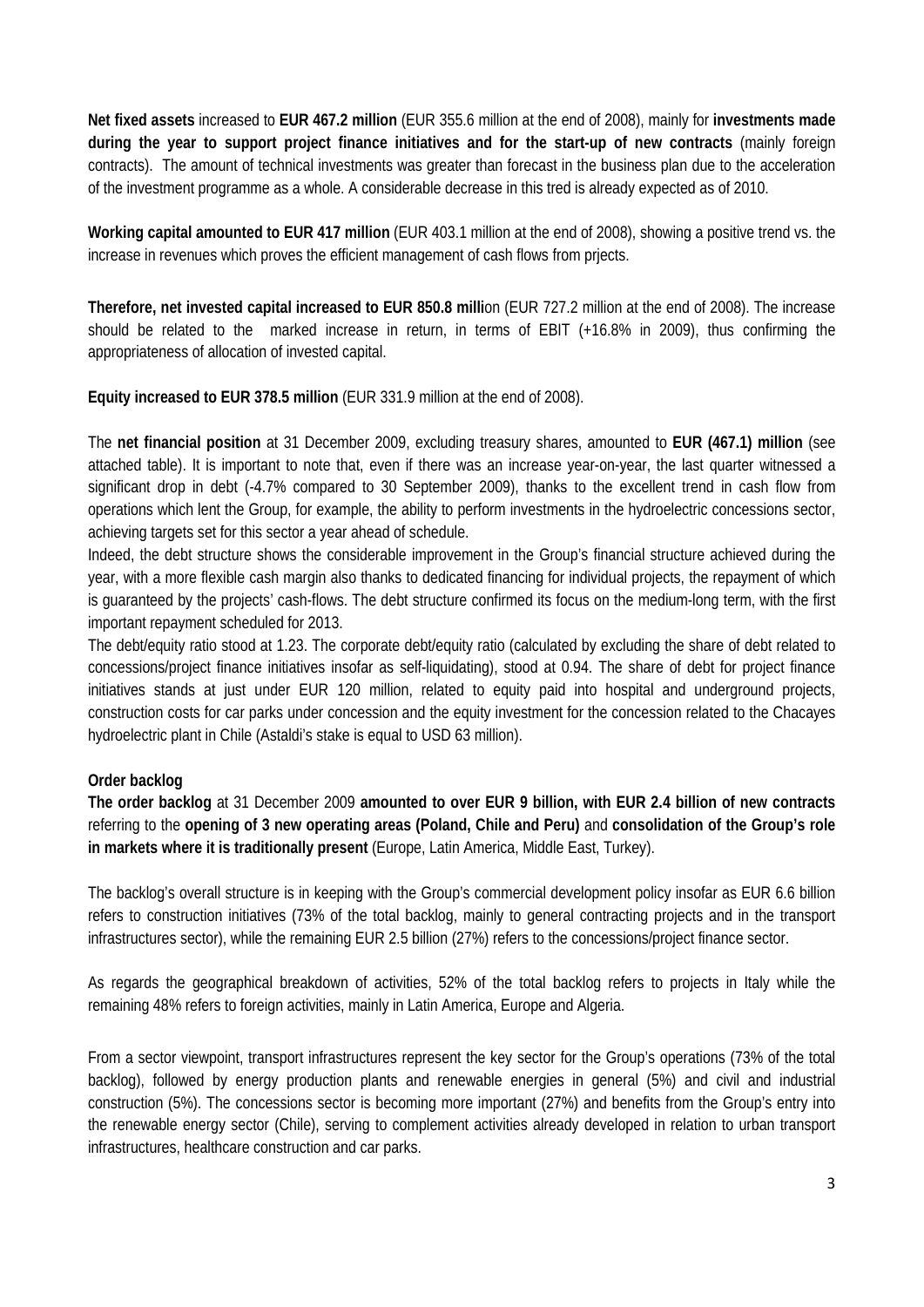| Order backlog by geographical<br>area (EUR/millions) | At 01/01/2009 | <b>Increases</b> | Decreases for<br>production | At 31/12/2009  |
|------------------------------------------------------|---------------|------------------|-----------------------------|----------------|
| Italy                                                | 5,111         | 340              | (804)                       | 4,647          |
| Abroad                                               | 3,346         | 2,032            | (994)                       | 4,384          |
| Europe                                               | 930           | 995              | (258)                       | 1,667          |
| America                                              | 1,658         | 967              | (501)                       | 2,124          |
| Africa                                               | 706           | 6                | (121)                       | 591            |
| Asia                                                 | 52            | 64               | (114)                       | $\overline{2}$ |
| <b>TOTAL Order backlog</b>                           | 8,457         | 2,372            | (1,798)                     | 9,031          |

| backlog<br>Order<br>by<br>sector<br>(EUR/millions) | At 01/01/2009 | <b>Increases</b> | Decreases for<br>production | At 31/12/2009 |
|----------------------------------------------------|---------------|------------------|-----------------------------|---------------|
| Transport infrastructures, of which:               | 5,291         | 1,867            | (1, 434)                    | 5,724         |
| Railways and undergrounds                          | 3,892         | 1,286            | (1,083)                     | 4,095         |
| Roads and motorways                                | 1,264         | 552              | (325)                       | 1,491         |
| Airports and ports                                 | 135           | 29               | (26)                        | 138           |
| Energy production plants                           | 502           | 63               | (149)                       | 416           |
| Civil and industrial construction                  | 545           | 92               | (215)                       | 422           |
| Concessions                                        | 2,119         | 350              | 0                           | 2,469         |
| <b>TOTAL Order backlog</b>                         | 8,457         | 2,372            | (1,798)                     | 9,031         |

The increases recorded in the order backlog during the year are to be attributed mainly to new orders/contract addenda in Italy and abroad in relation to transport infrastructures (Italy, Turkey, Poland, Romania, Nicaragua, USA), energy production plants and concessions (Chile, Peru) and oil&gas (Qatar).

The most significant orders include Astaldi's entry into the renewable energies concessions sector with **Pacific Hydro SA** in Chile, the **Huanza hydroelectric plant** in Peru (EUR 65.5 million for civil works related to the Huanza hydroelectric plant), **Line 2 of the Warsaw underground** (equivalent to EUR 337.5 million as regards Astaldi's stake) **and modernisation of the NR8 National Road in Poland** (equivalent to EUR 131.2 million as regards Astaldi's stake), the **Medgida-Costanta motorway in Romania** (EUR 101.2 million as regards Astaldi's stake and the contract addendum related to the **Istanbul underground in Turkey** (EUR 41 million as regards Astaldi's stake for extension of the new line to Kaynarca).

Lastly, it should be noted that the contract for the Police Officers' Academy in Florence, which at the time of the fourth quarter 2009 Interim Report , had been eliminated from the order backlog (following notification of withdrawal by the Client), has been re-entered in the backlog following a new decision by the Client which, in the light of opinions issued by the State Legal Advisory Service, has decided not to make use of the right of withdrawal from the contract.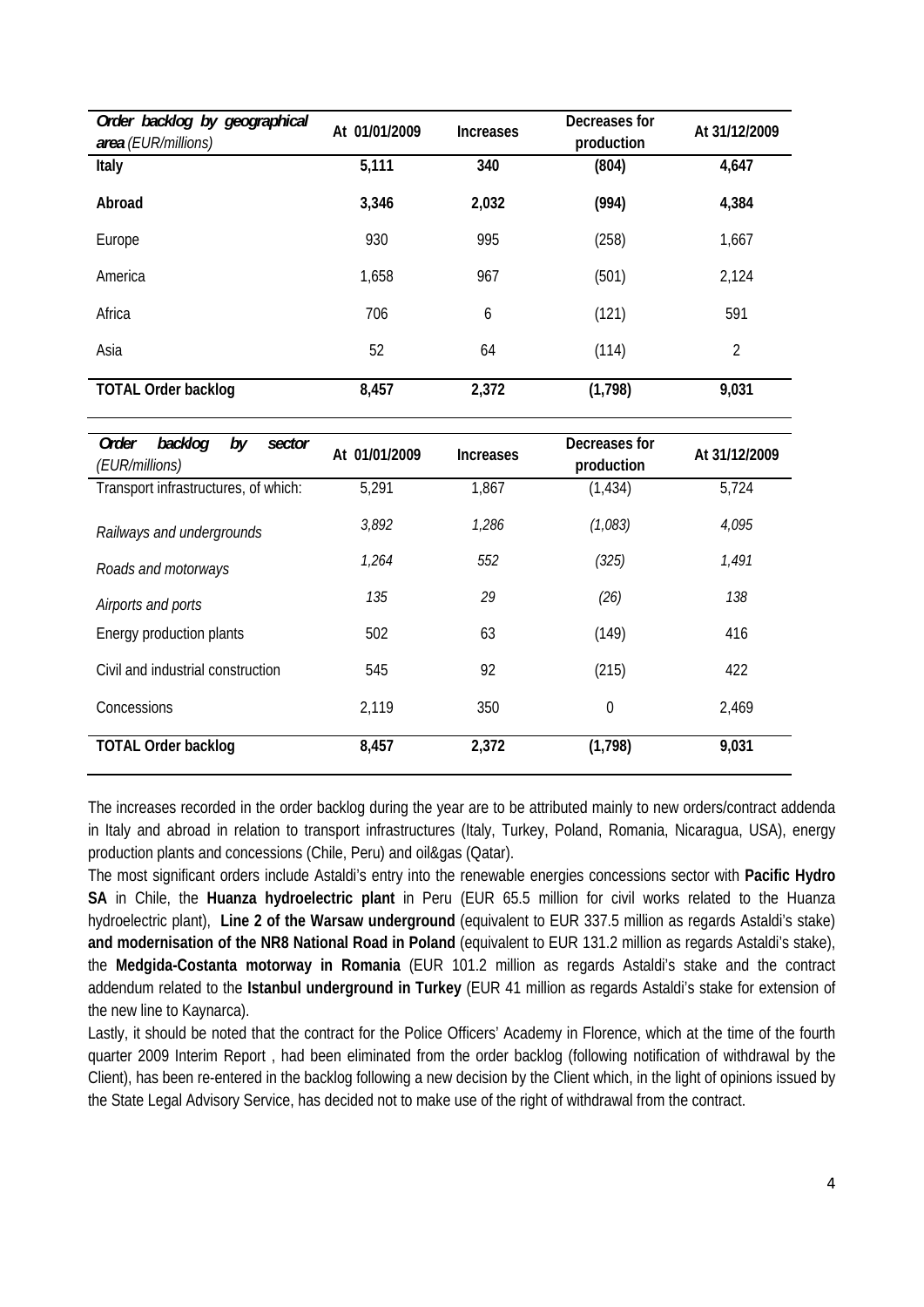#### **Subsequent events**

As regards Italy, it should be noted that, following approval of the final design for the Pedemontana Lombarda motorway, setting-up of the first sites related to this project got underway in February 2010.

As regards foreign activities, it should be noted that the earth quake recorded in Chile on 27 February 2010 did not result in damage to individuals or property of such an extent as to jeopardize works in progress at Astaldi sites in the area (Cachapoal Valley) and the offices in Santiago; at the present time, activities have recommenced without any specific problems.

Still with regard to foreign activities, in January 2010 the Venezuelan government decided to devalue the *bolívar fuerte*, establishing a double level of the fixed exchange rate with the dollar in accordance with product sectors. It should be remembered that the Group's activities in Venezuela account for approximately 10% in terms of backlog and approximately 7% in terms of expected turnover for 2010. As regards the effects on the accounts of the recent devaluation, it must be remembered that Astaldi Group which uses the cost to cost accounting method (standardisation of whole life margins), has always taken into account risk coefficients along with operating and financial methods which tend to neutralise any devaluation-related effects. The hedging of assets in local currency with similar indebtedness and the fact that the contracts contain a significant part of revenues in Euro (approximately 50%) and that the overall margin is formulated in said currency have largely made it possible to neutralise the impact of devaluation and hence, the results at 31 December 2009 already take this into account.

#### **Foreseeable trend of operations**

The successes recorded during the period, both at a commercial level (opening of 3 new markets: Poland, Chile and Peru) and an operating level, confirm the growth forecasts and strategies outlined for the coming years.

The total actions taken during the year have guaranteed diversification of the risk profile of activities which, in economic situations such as the current one, is proving to be a competitive advantage of great value.

As regards the coming years, major efforts will be made to perform the important contracts in progress in Italy (Line C of the Rome underground, Line 5 of the Milan underground, Bologna Centrale High-Speed Station, the Turin rail junction) and abroad (recent acquisitions in Poland and Chile). A further boost will come from contracts currently in the design phase (such as the Pedemontana Lombarda motorway for which the first stone was laid in February 2010) or in the process of being made official (such as the concession for the Gebze-Izmir motorway in Turkey). Greater diversification of the risk profile of activities will be guaranteed with an increase in the contribution to production generated by Chile and Peru (offsetting the already planned repositioning of activities in Venezuela), Poland (for greater diversification of activities in Eastern Europe), Turkey and Algeria.

In the middle term, the concessions sector will shortly benefit from projects currently in the construction phase entering the management phase and from the setting up of a dedicated holding concession company within the Astaldi Group. The Management will make known the procedure and timeframe for the setting up of this new holding concession company in the near future.

#### **Proposed renewal of buy back scheme**

The Board of Directors has also formulated a proposal, to be submitted to the Shareholders' Meeting, to renew the buyback program for a further 13 months (as from 27 April 2010). The aim of said proposal, inter alia, is to encourage regular trading, avoid price changes that are not in line with the market trend and guarantee suitable support for market liquidity. The methods used to implement the program involve the purchase of a revolving maximum of 9,842,490 shares with a par value of EUR 2.00 each, at a unit price of no less than EUR 2.00 and no more than the average share price of the last ten days of trading prior to the date of purchase, increased by 10%, with further restriction that the amount of shares must not exceed at any given time the total of EUR 24,600,000.00 (without prejudice to the limit of distributable profit and available reserves pursuant to Article 2357, paragraph one of the Italian Civil Code). The company can also sell the shares purchased at a unit price of no less than the average share price of the last ten days of trading prior to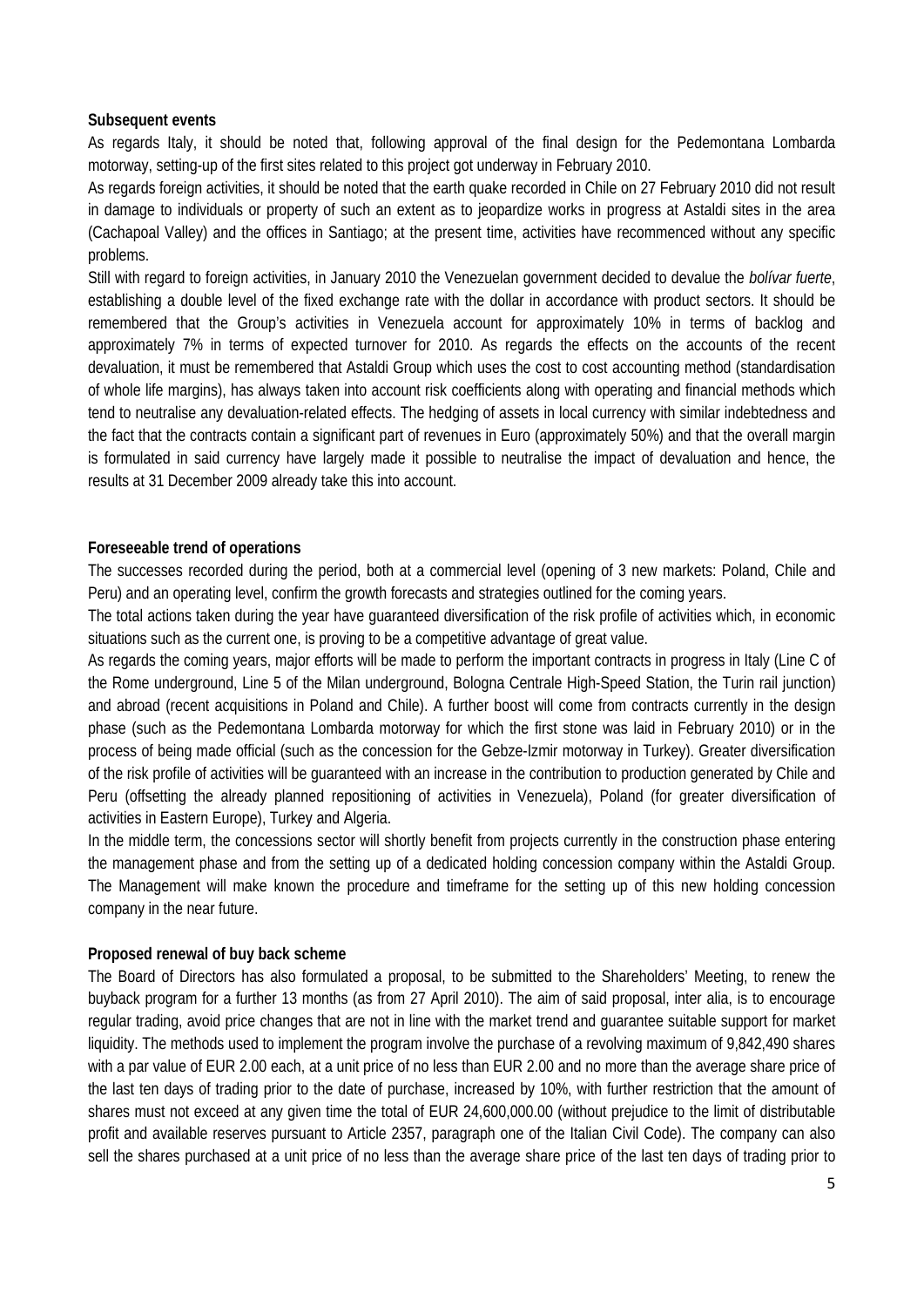the date of sale, decreased by 10%. Moreover, it must be noted that at the current moment the company owns 986,794 treasury shares equal to approximately 1% of the share capital.

 $^{\circ}$ °

*The Executive appointed to draft corporate accounts, Paolo Citterio, Astaldi's General Manager – Administration and Finance, hereby declares, pursuant to paragraph 2 of Art. 154-bis of the Finance Consolidation Act that the accounting information contained herein tallies with accounting documents, ledgers and account entries.* 

*As far as the attached account schedules are concerned: it should be noted that auditing has not been completed with regard to figures contained in financial statement models; it should be noted that figures contained in the reclassified models have not been checked by external auditors.* 

*Listed on the STAR segment of the Italian stock exchange, Astaldi Group has been active for more than 80 years, in Italy and abroad, in designing and constructing large-scale civil engineering works. The Group operates in the following areas of activity:* 

 $^{\circ}$ °

- *transport infrastructures (railways, undergrounds, roads, motorways, ports, and airports);*
- *hydraulic works and power production plants (dams, hydroelectric plants, waterworks, oil pipelines, gas pipelines, nuclear power stations and treatment plants);*
- *civil and industrial construction (hospitals, universities, airports, law courts, and car parks);*
- *concession of works such as healthcare facilities, transport infrastructures, and car parks.*

*The Astaldi Group is currently a General Contractor capable of promoting financial aspects and coordinating all resources and skills for the optimal development and management of complex and high-value public works*

#### **For further information:**

**Astaldi S.p.A. PMS Corporate Communications**  Tel. 06/41766389 Tel. 06/48905000 *Alessandra Onorati Giancarlo Frè Torelli* Head of External Communications and Investor Relations *Andrea Lijoi a.onorati@astaldi.com www.astaldi.it*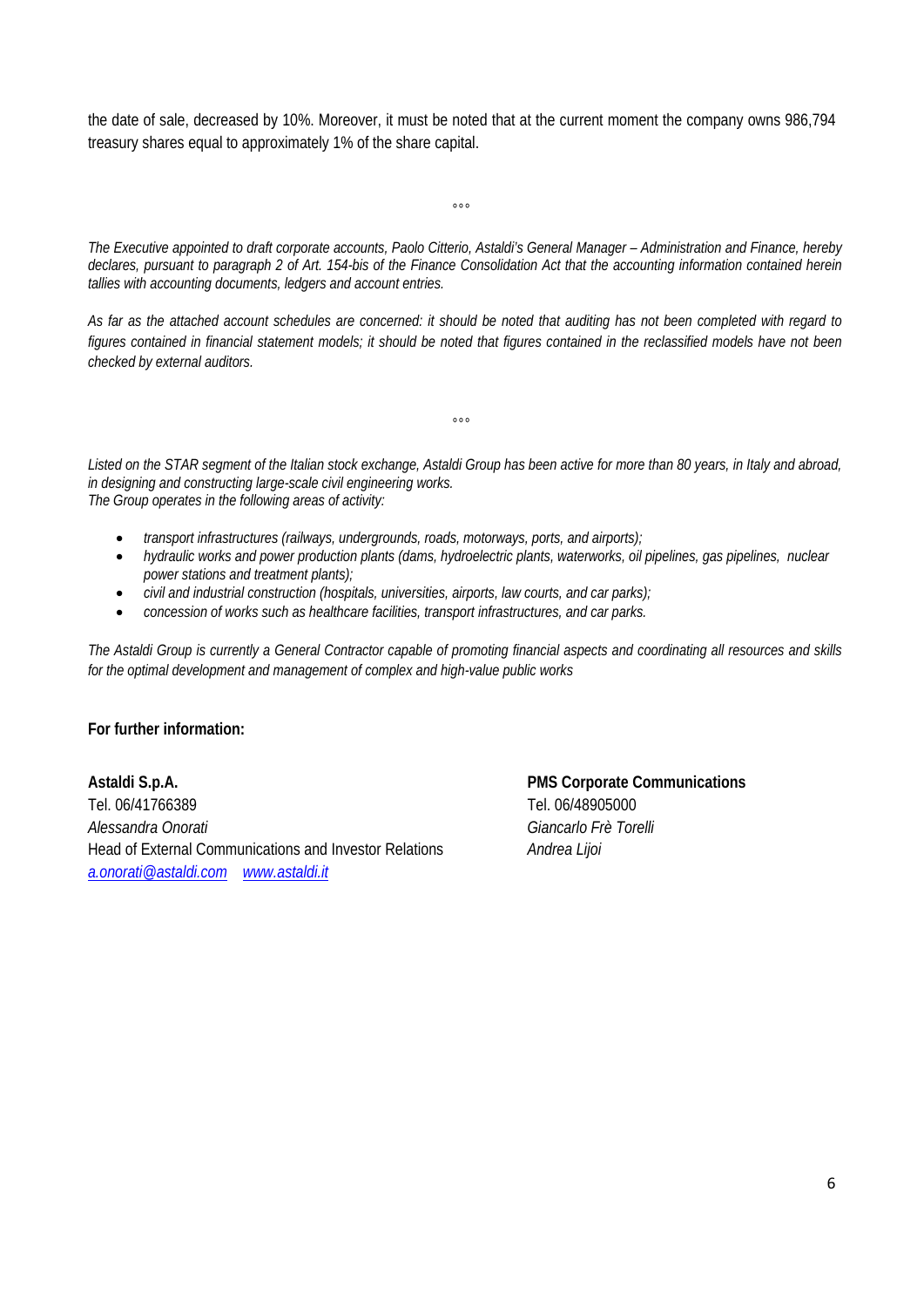# **ATTACHMENTS**

## **Reclassified consolidated income statement**

| <b>Notes</b>                                     |                             | 31/12/09      |          | 31/12/08      |          |
|--------------------------------------------------|-----------------------------|---------------|----------|---------------|----------|
| <b>EUR/000</b>                                   |                             |               |          |               |          |
| Revenues                                         | $\mathcal{I}$               | 1,797,875     | 96.2%    | 1,466,848     | 96.1%    |
| Other operating revenues                         | $\mathcal{L}_{\mathcal{L}}$ | 71,661        | 3.8%     | 58,792        | 3.9%     |
| <b>Total revenues</b>                            |                             | 1,869,536     | 100.0%   | 1,525,640     | 100.0%   |
| Costo f productions                              | $3 - 4$                     | (1, 396, 098) | $-74.7%$ | (1, 117, 312) | $-73.2%$ |
| <b>Added value</b>                               |                             | 473,438       | 25.3%    | 408,328       | 26.8%    |
| Labour costs                                     | $\sqrt{5}$                  | (240, 458)    | $-12.9%$ | (213, 364)    | $-14.0%$ |
| Other operating costs                            | $\overline{7}$              | (29, 330)     | $-1.6%$  | (20,004)      | $-1.3%$  |
| <b>EBITDA</b>                                    |                             | 203,650       | 10.9%    | 174,960       | 11.5%    |
| Amortisation and depreciation                    | 6                           | (46, 343)     | $-2.5%$  | (41, 456)     | $-2.7%$  |
| Provisions                                       | 7                           | (3, 120)      | $-0.2%$  | (1, 277)      | $-0.1%$  |
| Write-downs                                      | 6                           | (192)         | 0.0%     | (500)         | 0.0%     |
| (Capitalization of internal construction costs)  | 8                           | 822           | 0.0%     | 837           | 0.1%     |
| <b>EBIT</b>                                      |                             | 154,817       | 8.3%     | 132,564       | 8.7%     |
| Net financial charges                            | $9 - 10$                    | (69, 852)     | $-3.7%$  | (64, 729)     | $-4.2%$  |
| Effects of evaluation of shareholdings at equity | 11                          | (278)         | 0.0%     | 3,645         | 0.2%     |
| Pre-tax profit (loss)                            |                             | 84,687        | 4.5%     | 71,479        | 4.7%     |
| Taxes                                            | 12                          | (31, 671)     | $-1.7%$  | (26, 718)     | $-1.8%$  |
| Profit (loss) for the period                     |                             | 53,016        | 2.8%     | 44,761        | 2.9%     |
| Minority profit (loss)                           |                             | (1, 557)      | $-0.1%$  | (2,660)       | $-0.2%$  |
| Group net income                                 |                             | 51,458        | 2.8%     | 42,101        | 2.8%     |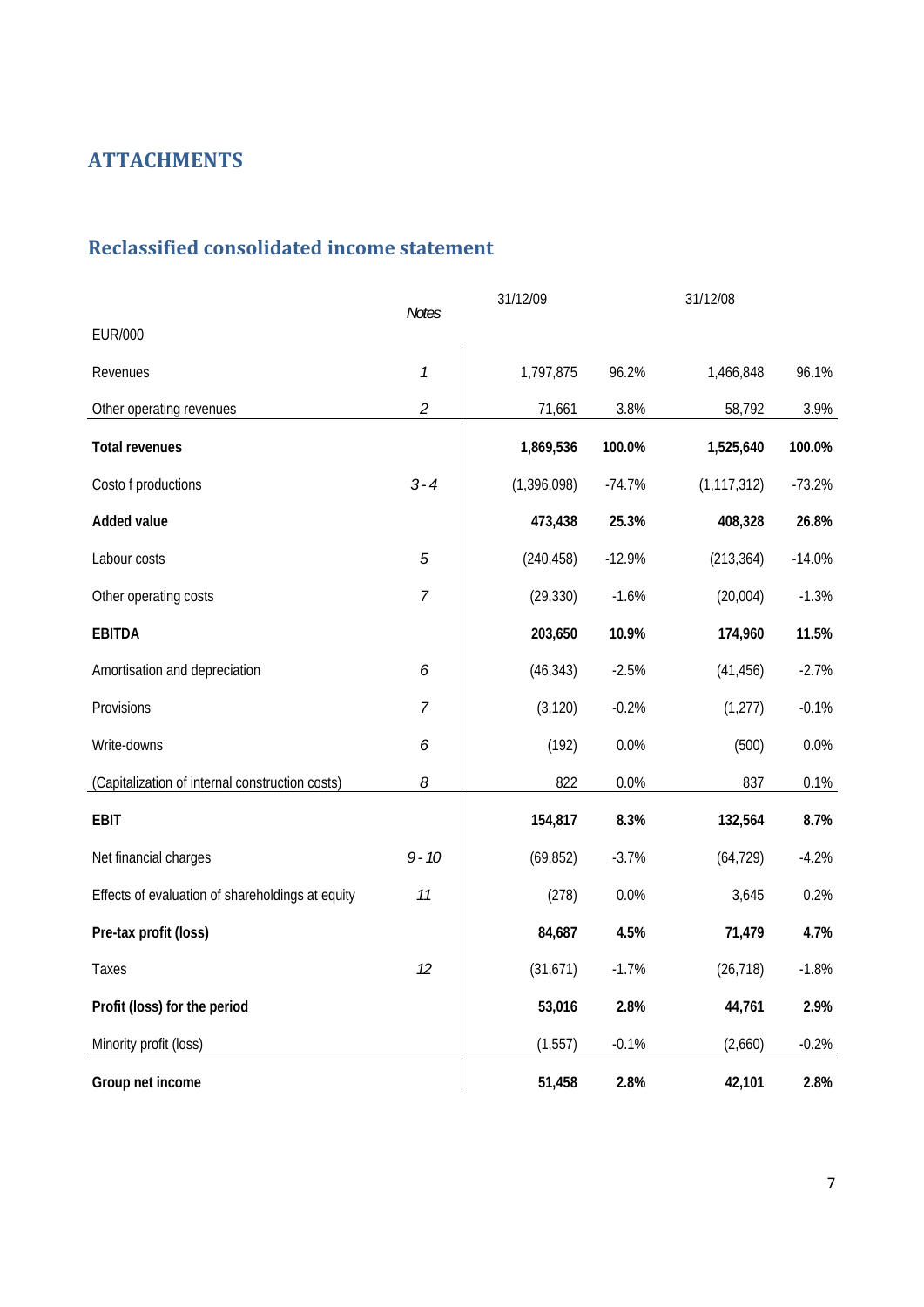# **Reclassified consolidated balance sheet**

| <b>EUR/000</b>                               | <b>Notes</b>        | December 31, 2009        | December 31, 2008        |
|----------------------------------------------|---------------------|--------------------------|--------------------------|
| Intangible fixed assets                      | 16                  | 3,334                    | 3,711                    |
| Tangible fixed assets                        | $14 - 15$           | 333,528                  | 272,198                  |
| Shareholdings                                | 17                  | 91,932                   | 53,252                   |
| Other net fixed assets                       | $12 - 18 - 19$      | 38,418                   | 26,433                   |
| <b>TOTAL Fixed assets (A)</b>                |                     | 467,212                  | 355,594                  |
| Inventories                                  | 20                  | 100,929                  | 108,092                  |
| Contracts in progress                        | 21                  | 648,626                  | 584,993                  |
| Trade receivables                            | 22                  | 29,607                   | 34,984                   |
| Accounts receivables                         | 22                  | 683,536                  | 481,781                  |
| Other assets                                 | 19                  | 158,187                  | 205,981                  |
| Tax receivables                              | 23                  | 78,391                   | 89,138                   |
| Advances from customers                      | 21                  | (382, 905)               | (351, 544)               |
| Subtotal                                     |                     | 1,316,370                | 1,153,425                |
| Trade payables                               | $19 - 29$           | (90, 034)                | (66, 676)                |
| Due to suppliers                             | $19 - 29$           | (543, 639)               | (480, 033)               |
| Other liabilities<br>Subtotal                | $12 - 26 - 27 - 30$ | (265, 716)<br>(899, 389) | (203, 642)<br>(750, 350) |
| Working capital (B)                          |                     | 416,981                  | 403,074                  |
| Employee benefits                            | 28                  | (9, 555)                 | (10, 314)                |
| Funds for non-current risks and charges      | 31                  | (23, 809)                | (21, 153)                |
| Total funds (C)                              |                     | (33, 364)                | (31, 467)                |
| Net invested capital $(D) = (A) + (B) + (C)$ |                     | 850,829                  | 727,201                  |
| Cash and cash equivalents                    | 24                  | 444,138                  | 333,759                  |
| Current financial receivables                | $18 - 19$           | 19,371                   | 17,346                   |
| Non-current financial receivables            | 18                  | 2,418                    | 2,423                    |
| <b>Securities</b>                            | 18                  | 4,175                    | 4,901                    |
| <b>Current financial liabilities</b>         | 26                  | (365, 983)               | (275, 448)               |
| Non-current financial liabilities            | 26                  | (576, 400)               | (478, 308)               |
| Net financial payables / receivables (E)     |                     | (472, 282)               | (395, 327)               |
| Group equity                                 | 25                  | (360, 282)               | (325, 327)               |
| Minority equity                              | 25                  | (18, 265)                | (6, 547)                 |
| Net equity $(G) = (D) - (E)$                 |                     | 378,547                  | 331,874                  |